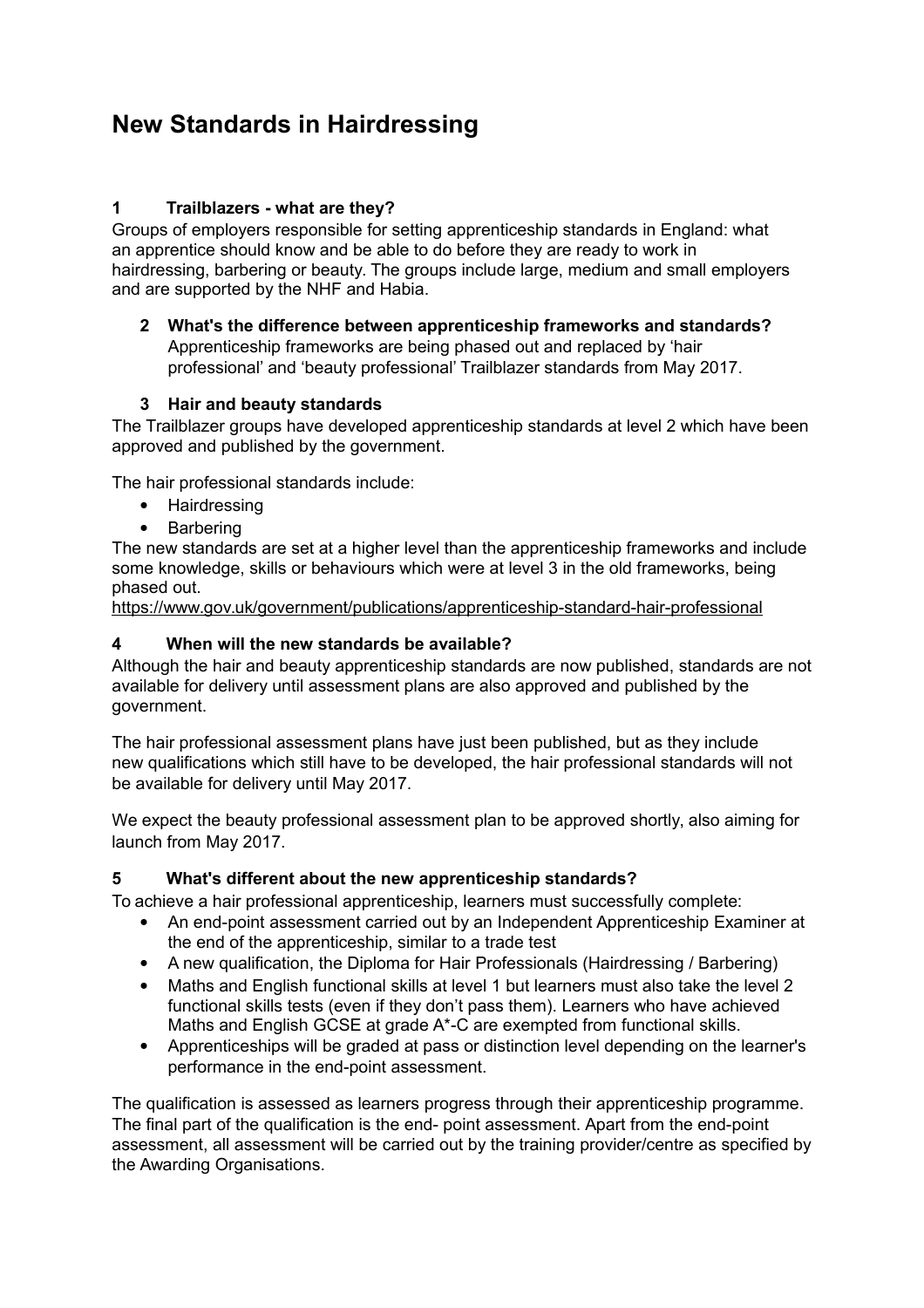#### **6 How do I know what learners should be taught?**

The Employer's Occupational Brief sets out the detailed information about what learners should be able to do and what they should know and understand for each part of the apprenticeship standards and for each unit of the Diploma for Hair Professionals (Hairdressing / Barbering).

The Employer's Occupational Brief is freely available on the NHF website (www.nhf.info/apprenticeships) and on the Habia website (www.habia.org/apprenticeships)

#### **7 How long do the new apprenticeships last?**

Typically, two years for the hair professional standards, but the minimum duration is one year (372 days).

For the beauty professional standards one year (372 days) is the minimum which should be long enough for most learners to achieve the standards required.

#### **8 How are the new standards assessed?**

The Trailblazer groups are also responsible for developing assessment plans which specify what will be assessed, how it will be assessed and who can carry out the assessment.

An Independent Apprenticeship Examiner will observe learners carrying out specified practical tasks, set out in the assessment plan. They will also use oral questioning to check the learner's knowledge, skills and understanding, also set out in the assessment plan. The end-point assessment will be graded based on the learner's overall performance.

#### **9 Can learners retake the end-point assessment?**

Yes, but they must re -do the whole assessment. They cannot retake just parts of the assessment because it is a holistic assessment. At the time of writing, there is no time limit on the number of retakes. However, there will be additional costs for any retakes which are unlikely to be covered by funding.

Employers are therefore strongly advised to enter learners for the end-point assessment only when they are confident that they are competent in all the skills, knowledge and behaviours required for the end-point assessment.

#### **10 Who can carry out end-point assessments?**

Independent Apprenticeship Examiners, appointed by Assessment Organisations, who have no connection with the learner, the employer or the training provider. For the hair professional standards, the Assessment Organisation must be an Awarding Organisation, regulated by Ofqual, because the end-point assessment is a compulsory part of the Diploma for Hair Professionals.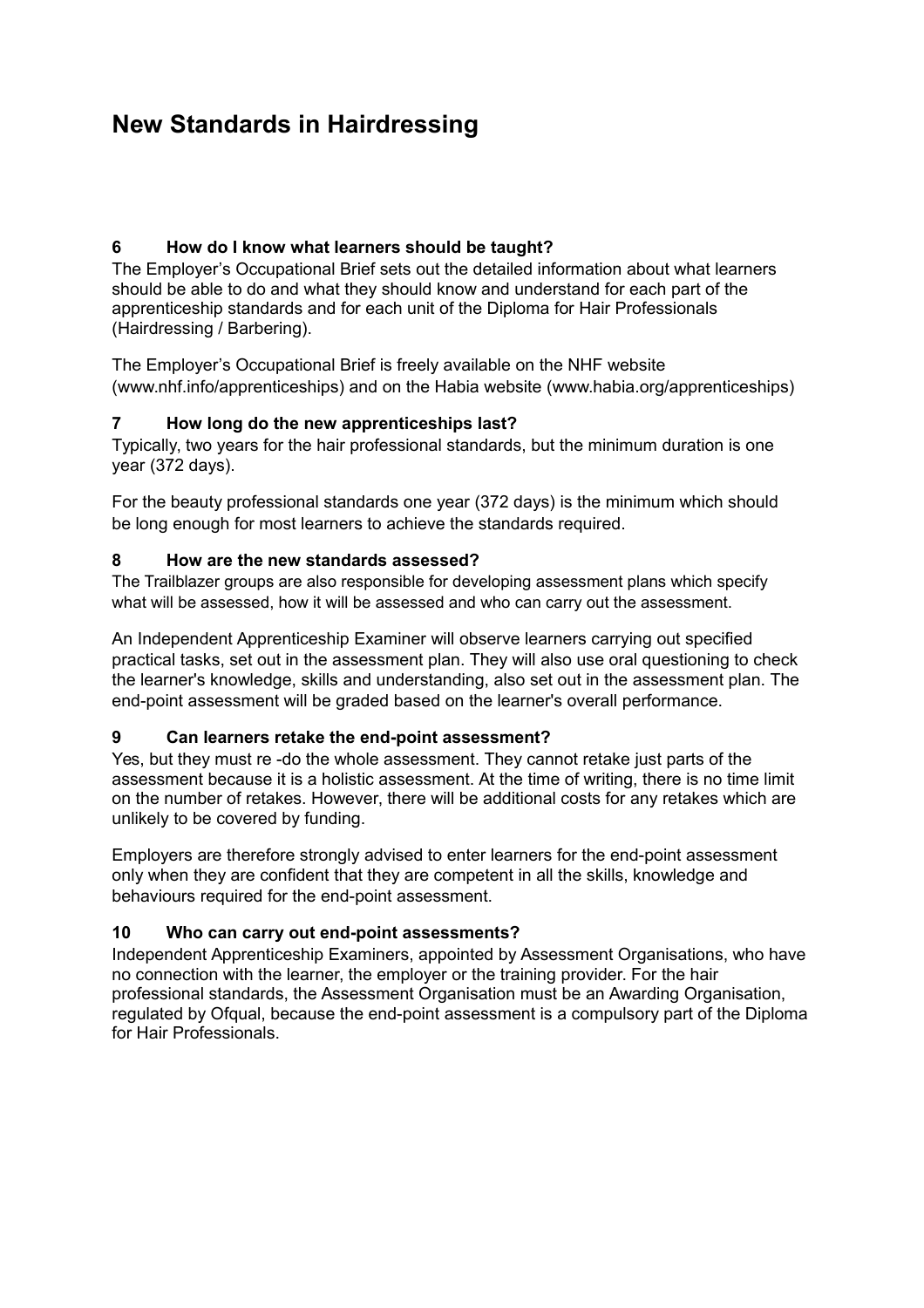#### **11 What is the apprenticeship levy?**

Employers with a pay bill of £3million or more will be required to pay 0.5% of their pay bill into a pot, to be used for apprenticeship training. The levy applies across the whole of the UK but how the funds can be used varies between England, Wales, Scotland and Northern Ireland.

Large employers will have a £15,000 allowance to offset against their levy payment. Levy funds will be available through a new digital service on GOV.UK. The first funds will appear in digital accounts in late May 2017. 20% of the total cost will be held back, to be paid on completion of the apprenticeship. Any unused funds will expire after 24 months.

Click here for a link to government information about how the apprenticeship levy will work: www.gov.uk/government/publications/apprenticeship-levy-how-it-willwork/apprenticeship-levy-how-it-will-work

#### **12 What about employers who don't pay the levy?**

This section applies to England only.

- Non-levy paying companies must contribute 5% of the cost of apprenticeship training and assessment
- Small employers (less than 50 employees) who take on 16-18 year olds, or those aged 19-24 who have been in care, or who have a local authority care plan will not pay anything towards the cost of apprenticeship training and assessment.
- Any employer taking on 16-18 year olds or those aged 19-24 who have been in care, or who have a local authority care plan will also receive £1000 to support the additional costs of training these groups and the training provider will also receive £1000. The money is paid in two instalments, £500 after 3 months and the balance at 12 months.

Contributions from employers must be in cash, not kind, but can be spread over time.

#### **13 What will it cost me as an employer?**

In England, Apprenticeship standards are allocated into one of 15 funding bands once assessment plans have been approved. For the hair professional standards, the funding band is set at Band 9 which means that the maximum government contribution is £9000.

Unless they are small employers taking on 16-18 year olds, or those aged 19-24 who have been in care, or who have a local authority care plan employers will be required to pay 5% (£450) per apprentice.

Employers are expected to negotiate the price of training and assessment with training providers, so if you negotiate a price which is lower than the maximum allowed, your contribution will be 10% of the lower price you negotiate.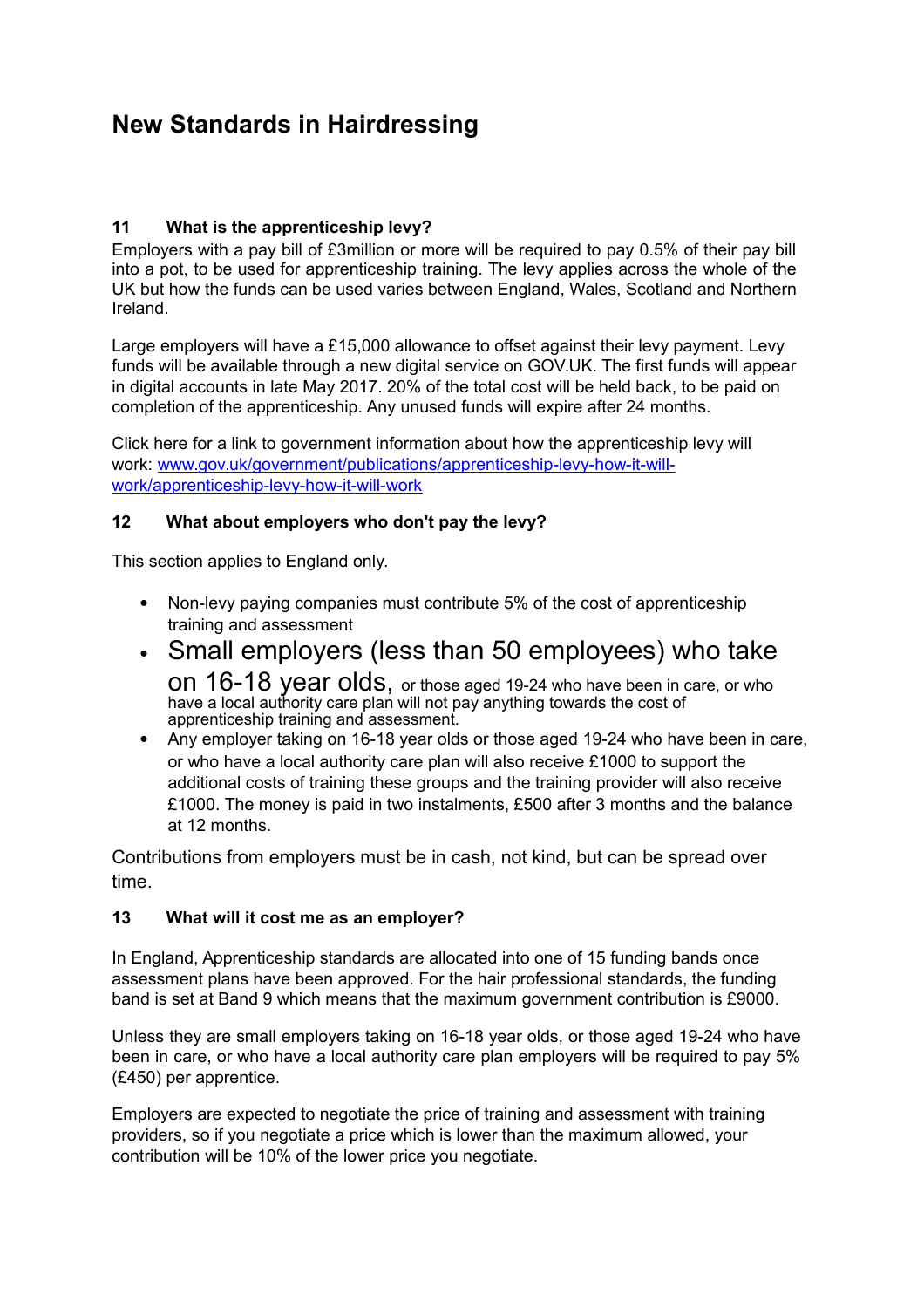| <u>If you are:</u>                                 | It will cost me:                         |
|----------------------------------------------------|------------------------------------------|
| A large employer with a pay bill of £3m or<br>more | 0.5% of your pay bill                    |
|                                                    | 5% or £900 per apprentice                |
| A medium sized employer eg 80 employees            |                                          |
| A medium sized employer eg 80                      | 5% or £900 per apprentice You and your   |
| employees, taking on a 16-18 year old              | training provider will each receive an   |
|                                                    | incentive payment of £1000.              |
|                                                    |                                          |
| A small employer eg 10 employees, taking           | Nothing                                  |
| on a 16-18 year old                                | You and your training provider will each |
|                                                    | receive an incentive payment of £1000.   |
|                                                    |                                          |
| A small employer eg 10 employees, taking           |                                          |
| on a 24 year old                                   | 5% or £900 per apprentice                |

### **14 What does that mean for me?**